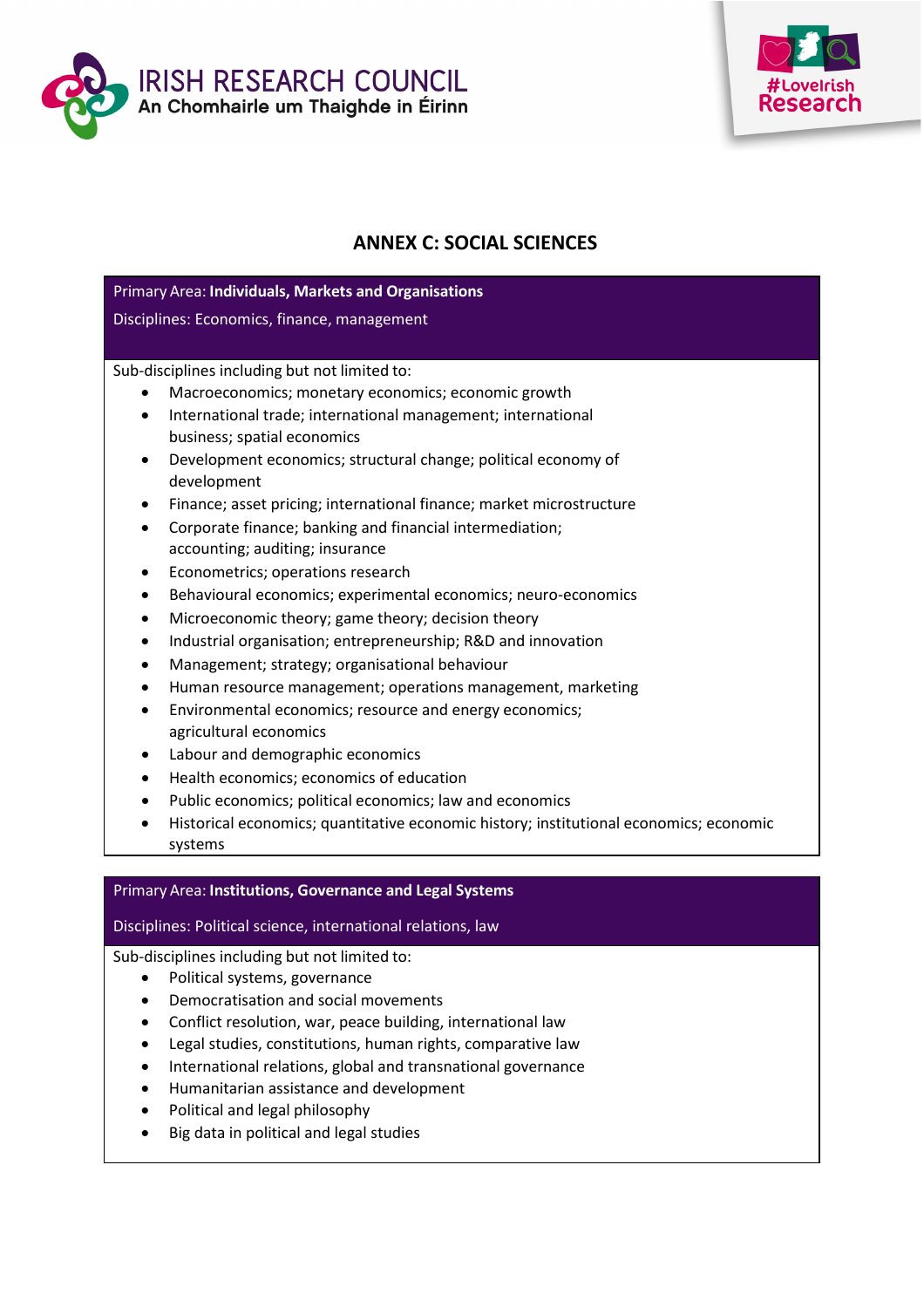



#### Primary Area: **The Social World and Its Diversity**

## Disciplines: Sociology, social psychology, social anthropology, education sciences, communication studies

#### Sub-disciplines including but not limited to:

- Social structure, social mobility, social innovation
- Inequalities, discrimination, prejudice
- Aggression and violence, antisocial behaviour, crime
- Social integration, exclusion, prosocial behaviour
- Attitudes and beliefs
- Social influence; power and group behaviour
- Kinship; diversity and identities, gender, interethnic relations
- Social policies, welfare, work and employment
- Poverty and poverty alleviation
- Religious studies, ritual; symbolic representation
- SSocial aspects of teaching and learning, curriculum studies, education and educational policies
- Communication and information, networks, media
- Digital social research
- Social studies of science and technology

#### Primary Area: **Human Mobility, Environment, and Space**

Disciplines: Human geography, demography, health, sustainability science, territorial planning, spatial analysis

Sub-disciplines including but not limited to:

- Human, economic and social geography
- Migration
- Population dynamics: households, family and fertility
- Social aspects of health, ageing and society
- Sustainability sciences, environment and resources
- Environmental and climate change, societal impact and policy
- Cities; urban, regional and rural studies
- Land use and planning
- Energy, transportation and mobility
- GIS, spatial analysis; big data in geographical studies